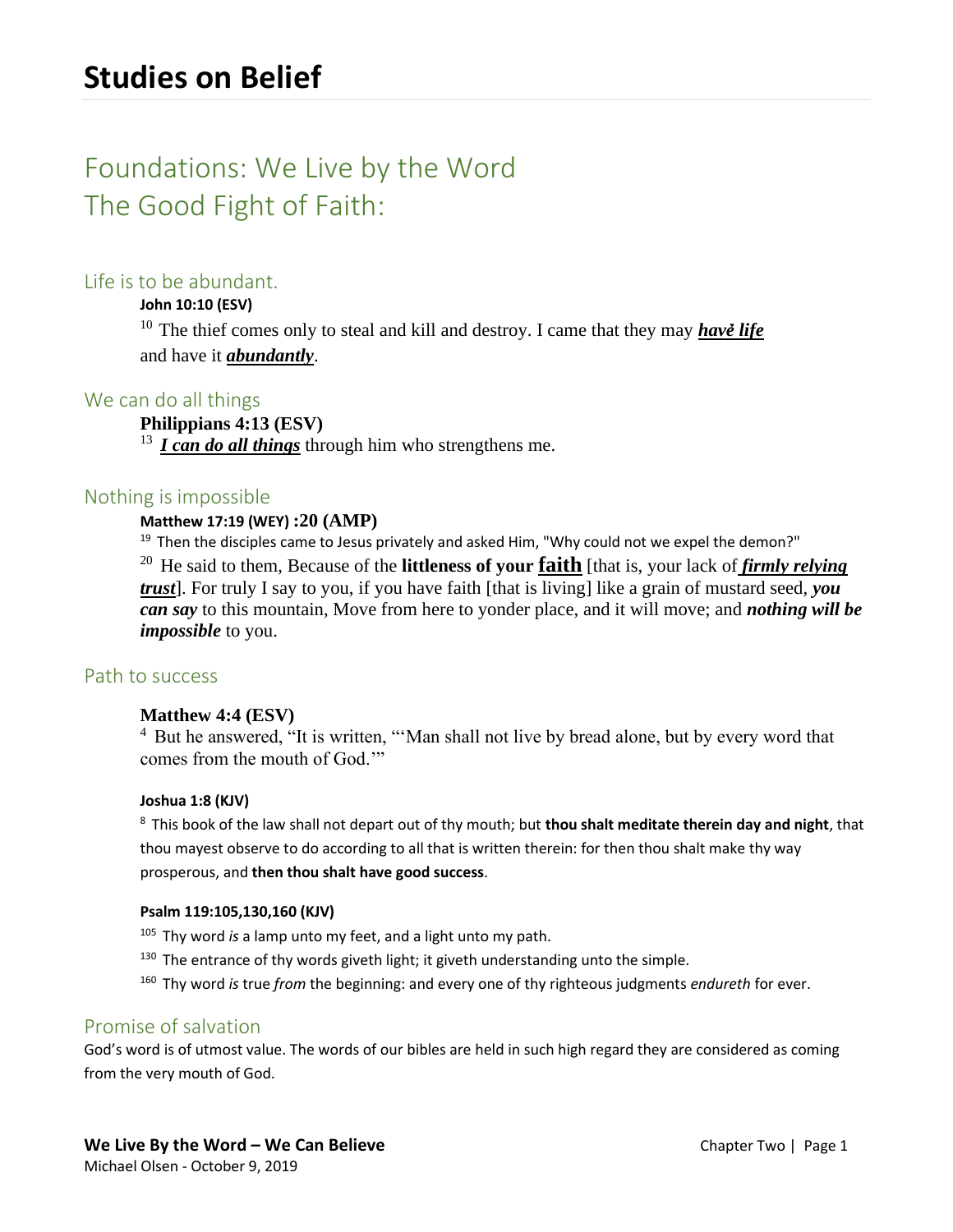### **2 Peter 1:21 (AMP)**

<sup>21</sup> For no prophecy ever originated because some man willed it [to do so—it never came by human impulse], but men spoke from God who were borne along (moved and impelled) by the Holy Spirit.

# A better Way

Everyone already lives by what they believe. We have a well established process for identifying what we believe. We are so good at it we hardly notice what we're doing whether we believe or disbelieve something we hear. In hardly noticing we are making decisions when we choose to believe, when we come to faith principles, we fail to recognize the cure for doubt and unbelief is as easy as committing to an informed decision.

# The Good Fight of Faith

In the scriptures quoted above, if we make God's words our truth, rely upon them and keep these truths as our guide for interpreting and living life, we can do all things. We have an abundant life where nothing is impossible.

In 1987, I had the great pleasure of attending church at "The Oasis of Love" the huge Church lead by John Osteen. While I only attended 3 or 4 weeks, John greatly impressed me: John would begin each service by holding up his bible and having all in attendance repeat after him:

### "**This is my bible, I am what it says I am, I have what it says I have, I can do what it says I can do.**"

Today, John's son, Joel teaches: "*God doesn't ask you to figure it all out, he only asks you to believe*".

Faith doesn't depend upon our understanding how God's universe works. Faith manifests when a person decides to believe what is heard and decides to rely upon it as cause for action. Effects always result from acting in reliance of true cause and effect principles.

# We live by faith which comes from hearing

### **Romans 1:17 (ESV)**

<sup>17</sup> For in it the righteousness of God is revealed from faith for faith, as it is written, "The **righteous** shall *live by faith*."

### **Romans 10:17 (ESV)**

 $17$  So faith comes from hearing, and hearing through the word of Christ.

### **Hebrews 4:2 (NIV)**

 $2$  For we also have had the gospel preached to us, just as they did; but the message they heard was of no value to them, because those who heard *did not combine it with faith*.

Faith comes from **hearing** the word, but not by hearing alone. *Hearing* must be *combined with believing* and **reliance** before faith can appear. Hearing and believing isn't faith however. Only after hearing, deciding to believe and *relying upon it* do we have faith.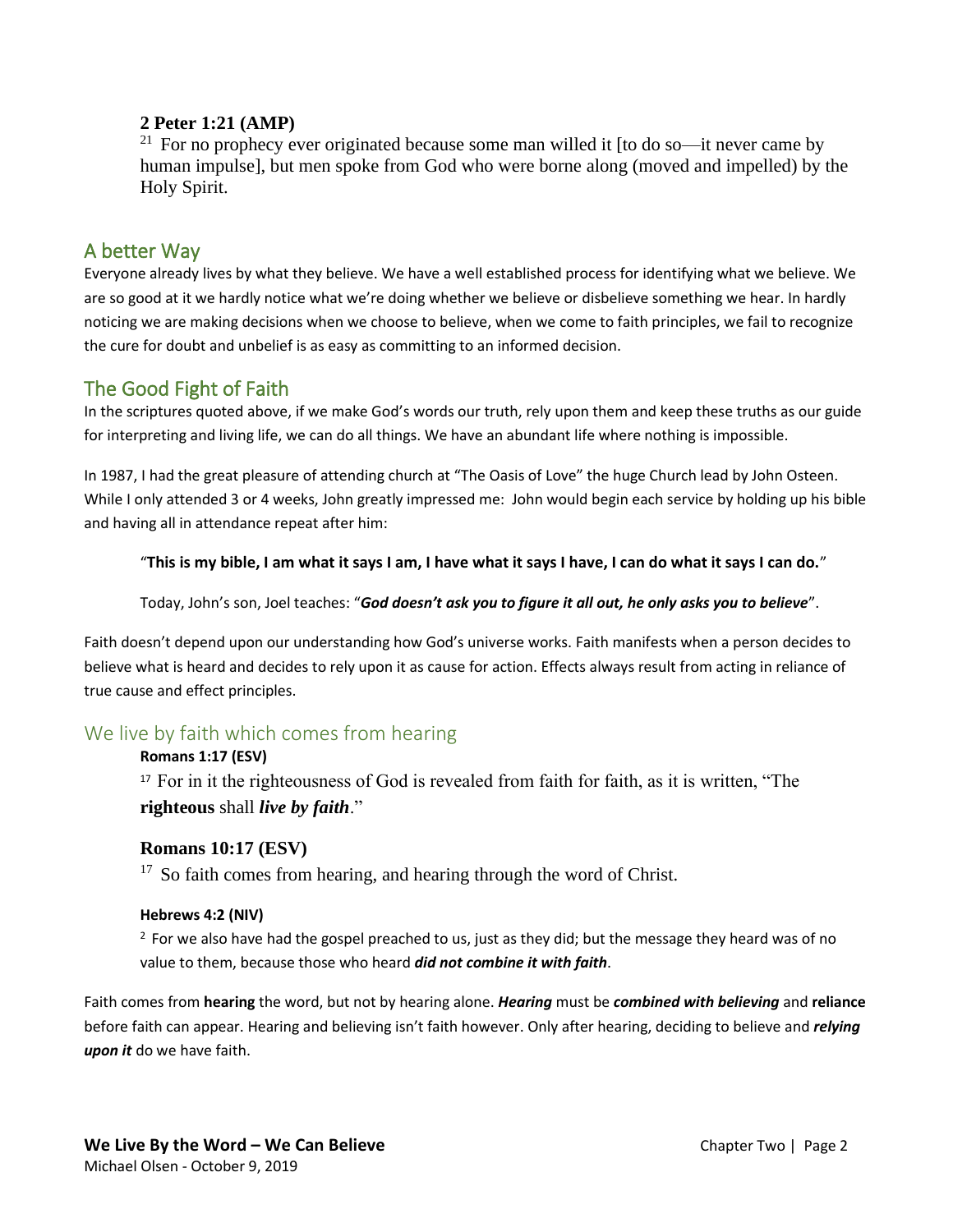**Faith is** nothing more that the application of **hearing and believing such that the belief decided is followed by an act of reliance**.

Faith is kind is like being pregnant, you either are or aren't. Faith takes an *act in reliance* before it is called faith. Even if hearing and belief occur, if one doesn't *act to conclude belief* and form an *attitude of reliance*, there is no faith. Action must be added or combined to hearing before believing what's heard becomes faith.

# Faith is action based upon a belief relied upon as true

The key active actions of faith are two fold:

- 1. deciding to believe what was heard; that it is true.
- 2. relying upon what is believed true with action

*Every reliant action taken in response to the concluded belief is a Faith action, regardless of how credible, certain or* uncertain one is of the belief. While credibility is a measure of how believable a concept is, Faith is not limited to credible beliefs or incredible. Regardless of how certain, faith is concluded by reliant action taken based upon the decided belief.

Examples:

- 1. I may be promised some payment from a person of questionable credibility of incredulous doubtful character. If I *decide to trust* him at his word and make a loan *expecting his promise* of payment, it is an act of faith when I give him the loan expecting him to honor his word. I am applying faith in the belief I'll be paid as promised. When a promise is heard, I can show my faith by making the loan. But ONLY if I believe the promise heard and make the loan relying upon the promise.
- 2. Likewise, we take a step of faith every time we step out of bed expecting to stand upright even though we've proven such faith has been well placed many times before as we relied upon our belief and stepped out of bed.
- 3. Even if I have God promise he will bless everything I put my hand to and profess I believe it. If I never put my hand to anything relying or expecting what's promised, the hearing and believing have failed to produce faith.

In Example #1, It is not Faith in the doubtful character's promise, if I decide to make the loan relying upon another person's word of promise guaranteeing the loan.

4. Continuing with a variation on Example#1:

If I don't believe the person of questionable credibility and incredulous doubtful character in #1, and if he happens to be my sisters son. If my sister asks me to loan to him promising she will pay me, if he fails. If I make the loan relying upon my sister's promise, then I haven't acted in faith in the son's promise. The money delivered to the son is *NOT an act of faith relying upon the son's promise*. The loan when made is an act of faith *relying upon my sister's promise.* Delivering the money to the son is an act of reliance upon the sisters word believed. Making the loan is an act of faith in my sisters word. Even though if I had made the loan in faith of the son, the act of faith would have appeared the same. It is NOT faith in the son's word when I rely upon the sisters word.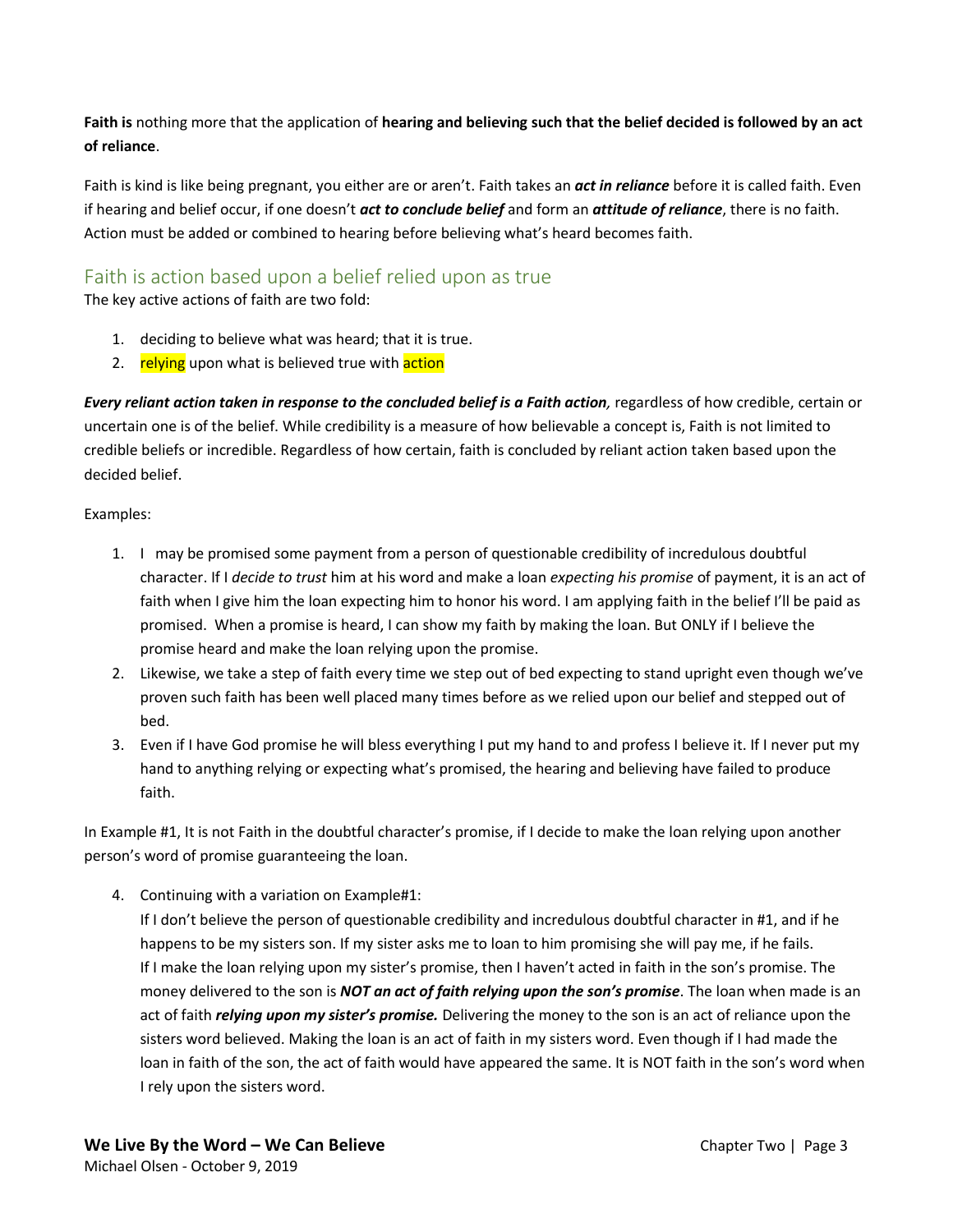Faith in God's word is not the same as faith in another's word even though faith in either would result in the same act being performed. The promised effects of faith in God's word are NOT CAUSED by faith in another's word even if the action taken in reliance would be the same for either. God seeks your faith in him, not your ability to act like one in faith to him.

In Example #3, there is a word of God that if believed and relied upon, contains a promise God will bless everything you put your hand to:

## **Deuteronomy 28:2-14 (AMP)**

<sup>2</sup> And all these blessings shall come upon you and overtake you if you heed the voice of the Lord your God.

 $3$  Blessed shall you be in the city and blessed shall you be in the field.

 $4$  Blessed shall be the fruit of your body and the fruit of your ground and the fruit of your beasts, the increase of your cattle and the young of your flock.

<sup>5</sup> Blessed shall be your basket and your kneading trough.

 $12$  The Lord shall open to you His good treasury, the heavens, to give the rain of your land in its season and to *bless all the work of your hands*; …

 $14$  And you shall not turn aside from any of the words which I command you this day, to the right hand or to the left, to go after other gods to serve them.

If no act of reliance is ever manifest, there is no faith in the promise.

### *NOW, HERE'S another VERY IMPORTANT distinction.*

It is important to distinguish between doing the *acts that a person in faith relying upon the above promise would do*, in contrast to the similar *acts that another person NOT relying upon the above promise would do*. If the one **NOT acting on the word's promise** works with his basket and kneading trough or if he applies his hand to his profession like all others in the world, **there is NO PROMISE in the kneading or work of the hands.**

The promise (cause-effect principle) is NOT caused by an identical ACT, if the act is NOT an act of believing the promise and relying upon it in taking the action. Relying on another belief is NOT the same as relying on God's cause-effect faith principle belief. Simply acting like a God's-Word faithful person is not acting in faith. It is not an act of *reliance* upon belief in God's word of promise. Mimicking a Faithful persons acts does not cause the "God's word" promised effect.

While to an outside observer, both may appear to be doing the same act, only the one relying upon the promise of God's word is acting in faith of that word. Only the one acting in faith of the promise will have *His good Treasury opened*, and *blessed all the works of his hands*.

# What's Real – What's True

A truth is an idea, concept, precept or principle that accurately interprets and describes what is observed in reality. Reality is considered the single constant by which all ideas, concepts and principles are judged true as being in alignment, and consistent with currently held reality.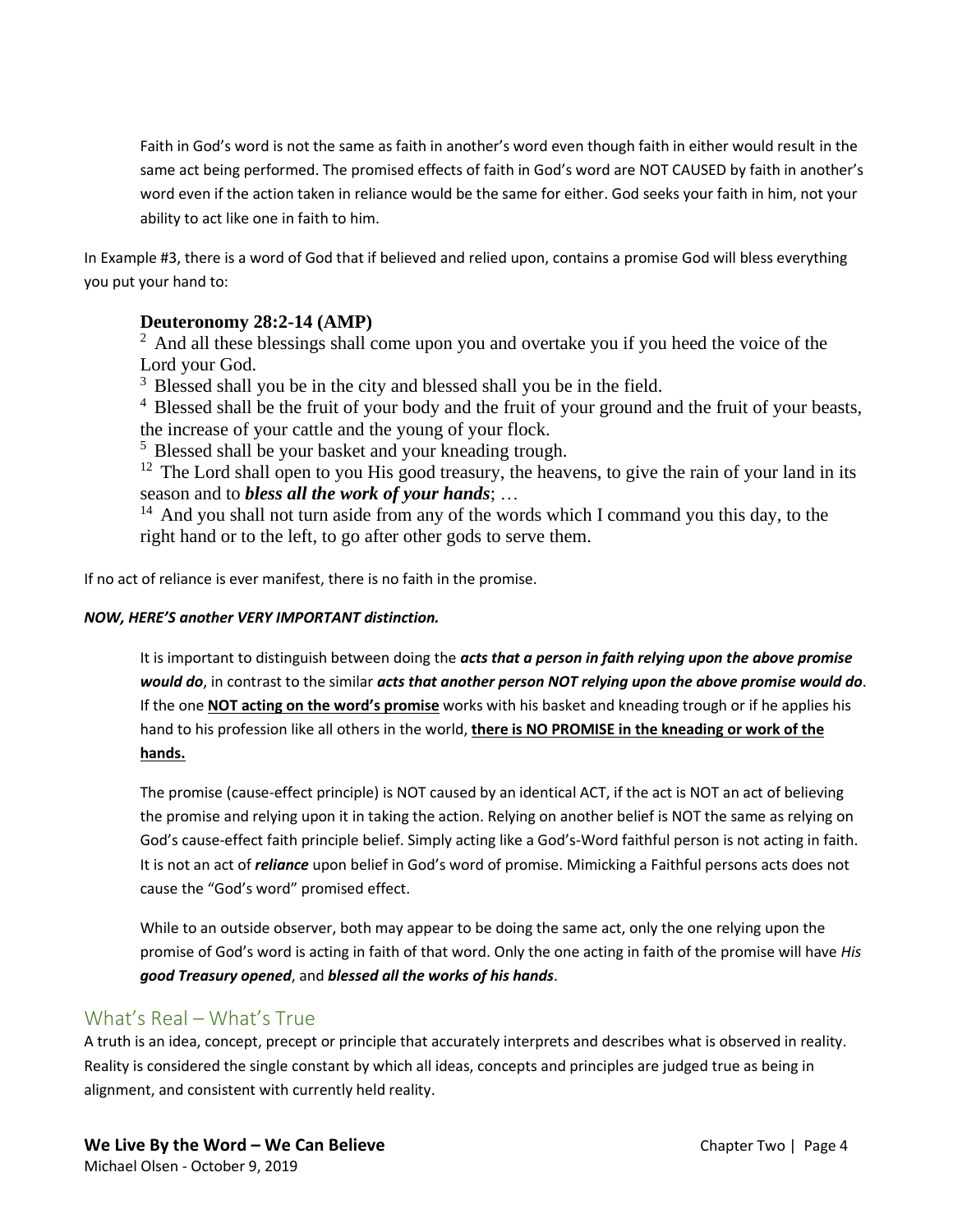Truth in adjective form is true. When we have truth, we have a true concept, true precept or true principle. It is true only when it accurately describes and aligns with all that is believed of reality. Other positions can NOT be true unless they too consistently align with all our other truths. Contradicting concepts can not both be true since they can NOT be in alignment with a contradicting position.

Whether or not a precept, concept or principle is true requires a conscious observing mind to decide if it aligns with what is known to be true. Truth is decided by observing collaborating references sufficient to conclude the decision, the precept is consistent with all what is already known to be true of reality. Of our collaborating references used in deciding, we accept the credibility of experts and authorities as substitutes for our own experienced references.

The word true is also *used as a verb describing the process of making something consistent* or bringing something into the proper shape, alignment or optimal position such as when straightening an object like a wheel, a fence, a wall or a component designed to have a single optimal shape or position.

It is the job of a wheelwright to true, shape or align a wheel so it rolls in it's optimum position, the plane perpendicular to its axel, where it is most stable and rolls without wobbling. There is only one true position that aligns with a wheel's perfect (perpendicular to the axel) design. A wheel that does not hold a single plane position, that holds varying positions, is unstable. The wheel can not hold alignment with variable positions or more than one plane without disturbing or disrupting the wheel's intended use and possibly dumping the carts contents as the out-ofalignment application fails, falls apart and breaks down.

- A true concept is a concept that aligns with the intended design of its subject object. In regards to quality of life, a true concept aligns with our fuller reality and the optimal abundant life.
- A single individual can not hold two contradicting views to be true at the same time whether we are talking about wheels or the abundant life in salvation.

The word believing, word keeping, person, is like a wheelwright that works to make his wheel true and in alignment with the optimal wheel design. The person choosing to keep the words of God, doesn't work to true a wheel. The word keeping person works to true his life by aligning all his beliefs to conform with what he believes is the more accurate truth.

A Christian word keeping person works to *true his beliefs* to align and conform to God's word. When the keepers beliefs are in alignment with God's words, his life is in alignment with God's beliefs. When the keepers life is in alignment with God's life, the keeper lives God's life. When a believer relies upon God's beliefs, God's life is lived in him.

The two are true to one another; the keeper abides in the father as the father abides in the keeper. This they do with all that likewise keep God's word; all abide within one another as each abides in the word of the Lord and the Lord Jesus Christ abides in all.

Failing to establish God's word as true in the face of contradicting opinions doesn't change reality, it only lets the observer down so that he does NOT rely upon either of them; does not abide in God's word and God's word does not abide in him.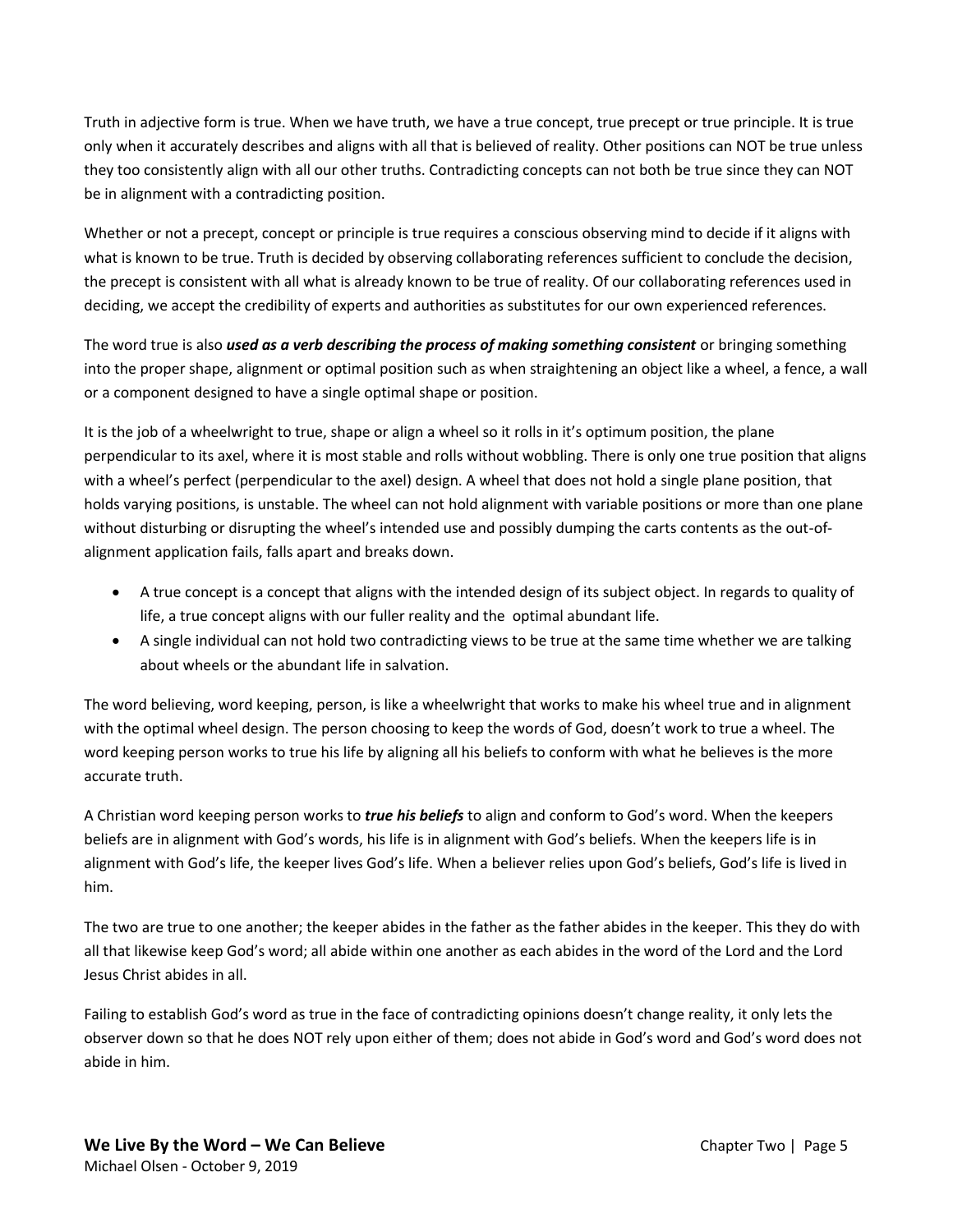In an observing event, a mind can hold only one position of alignment from a single point of view. Multiple perceptions may exist from one perspective, but no two perceptions of an observing mind can contradict and both remain in alignment because contradictions that do not align with each other cannot both align with a single reality nor the single reality of God's life.

# FACTS and BELIEFS

Beliefs are often thought of as ONLY related to questionable descriptions of reality. To some, there is a difference between FACTS and BELIEFS.

In my study of belief, I perceive no difference between 1) facts we are certain we believe true, and 2) Ideas, Concepts and Principles we have less certainty, but still believe true from all we know. Facts appear to have no contradictions.

Whether we think we have incontrovertible irrefutable Facts or established truth, we establish the truth of both in the same manner; by deciding it is truly in alignment with all the rest of what we hold true of reality.

The observer must base this decision upon the collected collaborating evidence in forming a conclusion that there is sufficient evidence to make an informed deciding determination. Is it true or no?

After hearing or conceiving of a belief candidate, there are **two primary decisions involved in believing**:

- 1) Does the collaborating evidence, in the form of observable references (including authoritative testators) , support concluding the idea, concept or principle in agreement with all we know as true of reality?
- 2) Is there sufficient evidence upon which to conclude the decision?

I see no difference between *facts* and *beliefs* except the degree of certainty one has when establishing either are true. The process of deciding and concluding the decision of truth is the same for all beliefs whether we end up concluding a belief so certain we call it a fact, or conclude it so uncertain we reject it or barely believe it. If we decide we believe it as true, it is a belief and a truth we can rely upon in living our lives.

# **Certainty**

The more certain we are a belief is true, the more we consider such belief is fact. Not all beliefs are facts, but all facts are beliefs and all follow the same process for establishing truth regardless of our certainty.

With fact or belief, a believing action is required of an observer before a candidate is considered true or truth. All beliefs became such only after a decision was concluded – Is it TRUE or NOT? Any candidate for belief must be decided it aligns with all that we know true of reality or such is NOT decided true.

If supporting collaborating references are so week, or authorities so incredible, that we can not form a conclusive decision, the candidate is not established true, truth or believed. An idea is either decided we are certain we have sufficient references or we don't conclude belief.

By recognizing that facts are just beliefs established as true with greater certainty, we get a better understanding of the belief act and what it takes to form stronger beliefs. Stronger beliefs are just decisions concluded with greater certainty in the deciding. The method for forming stronger beliefs is to search out the most credible references for use in concluding our decision of belief. Here again the Christian has a great advantage.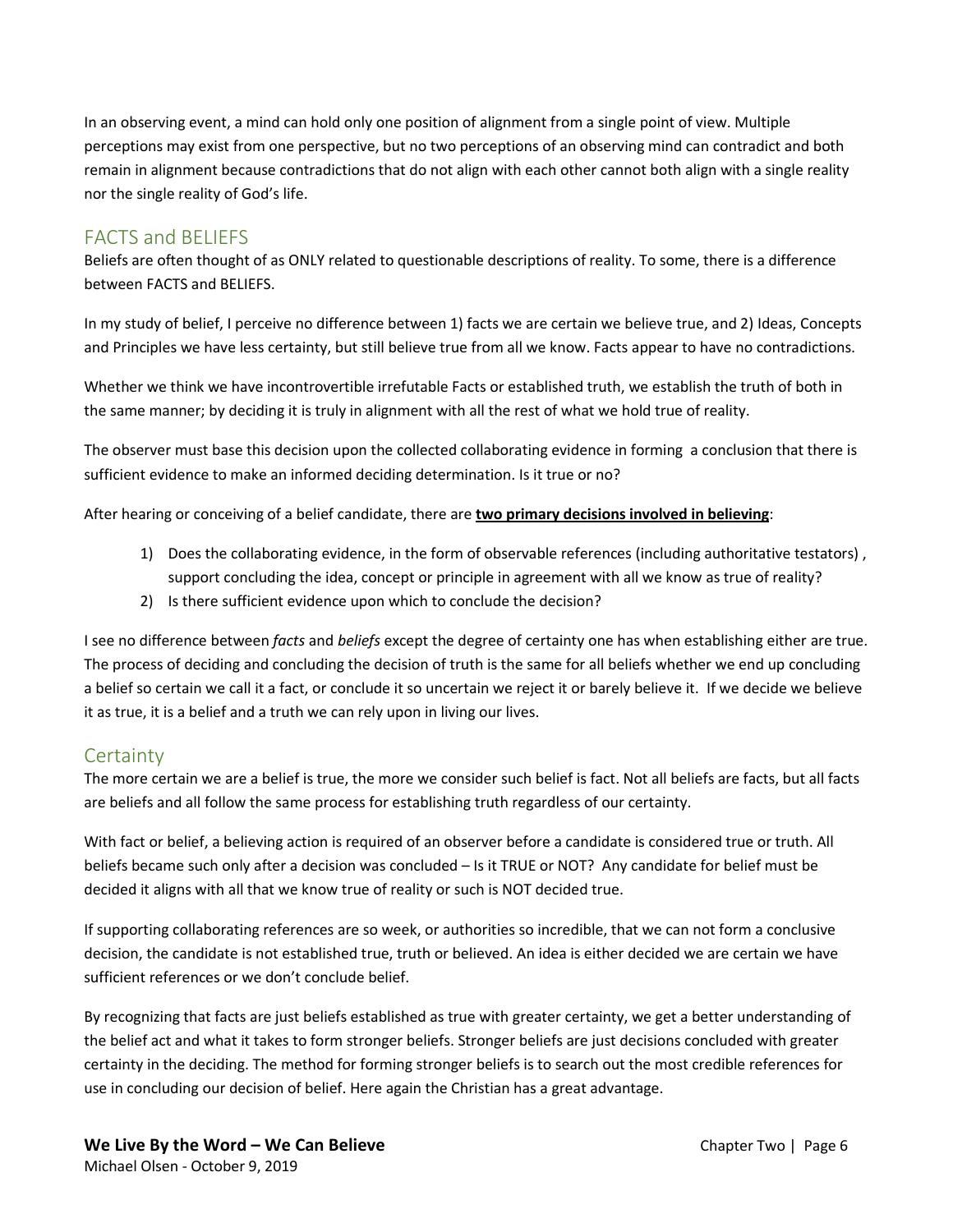If there is something we believe contrary, we must deal with it before we can conclude a new belief true with certainty. Sometimes, in order to conclude a new belief, we must decide to abandon a former idea or concept previously considered truth.

If an old belief contradicts a new candidate, either the new candidate must be rejected or the former belief must be replaced. We can not hold contradicting beliefs as each true at the same time. What we don't believe solely, we can't rely upon with certainty. Without certainty, in doubt and indecision, precepts are ineffectual.

Where there are conflicting principles; one opposed by another each contending for belief. We take no action until deciding which to believe. If we are unable to decide which is true, we are halted between opinions, double-minded and unstable in all other actions we believe we have cause for action.

This is important: If we are undecided if God's word can be relied upon, or in doubt that it can be relied upon, in ANY area, even if only one, it affects all areas where we need to rely upon God keeping his promise.

While there may be multiple beliefs involved in ultimately deciding the actions we take, **all must be in agreement** and alignment before we can act upon them in reliance. We can not be in belief that any principle we must rely upon is untrue. If we try, in regards of an essential Faith-Based principle, such action will be ineffective.

### **James 1:7-8 (AMP)**

<sup>7</sup>For truly, let not such a person imagine that he will *receive anything* [he asks for] from the Lord,

<sup>8</sup>[For being as he is] a man of **two minds** (**hesitating, dubious, irresolute**), [he is] **unstable** *and* unreliable *and* **uncertain** about **everything** [he thinks, feels, decides].

Attend to resolving once and for all any conflicting beliefs that are in contention for your hearts commitment.

### **James 4:8 (KJV)**

<sup>8</sup>Draw nigh to God, and he will draw nigh to you. Cleanse *your* hands, *ye* sinners; and *purify your hearts, ye double minded*.

#### **James 5:8 (KJV)**

<sup>8</sup> Be ye also patient; *stablish your hearts*: for the coming of the Lord draweth nigh.

### **James 5:8 (AMP)**

<sup>8</sup>So you also must be patient. Establish your hearts [strengthen and *confirm them in the final certainty*], for the coming of the Lord is very near.

# Highly Credible References eliminate contention - Make Stronger Beliefs

By recognizing beliefs are no different from facts except our certainty of their being true, we obtain a greater understanding of what we can do to strengthen our beliefs so we can rely upon them in faith with greater certainty.

We can silence competing opinions deciding in favor of those with greatest credibility. In view of higher credibility, we can refuse to give consideration to those of less credibility in our deciding what is true.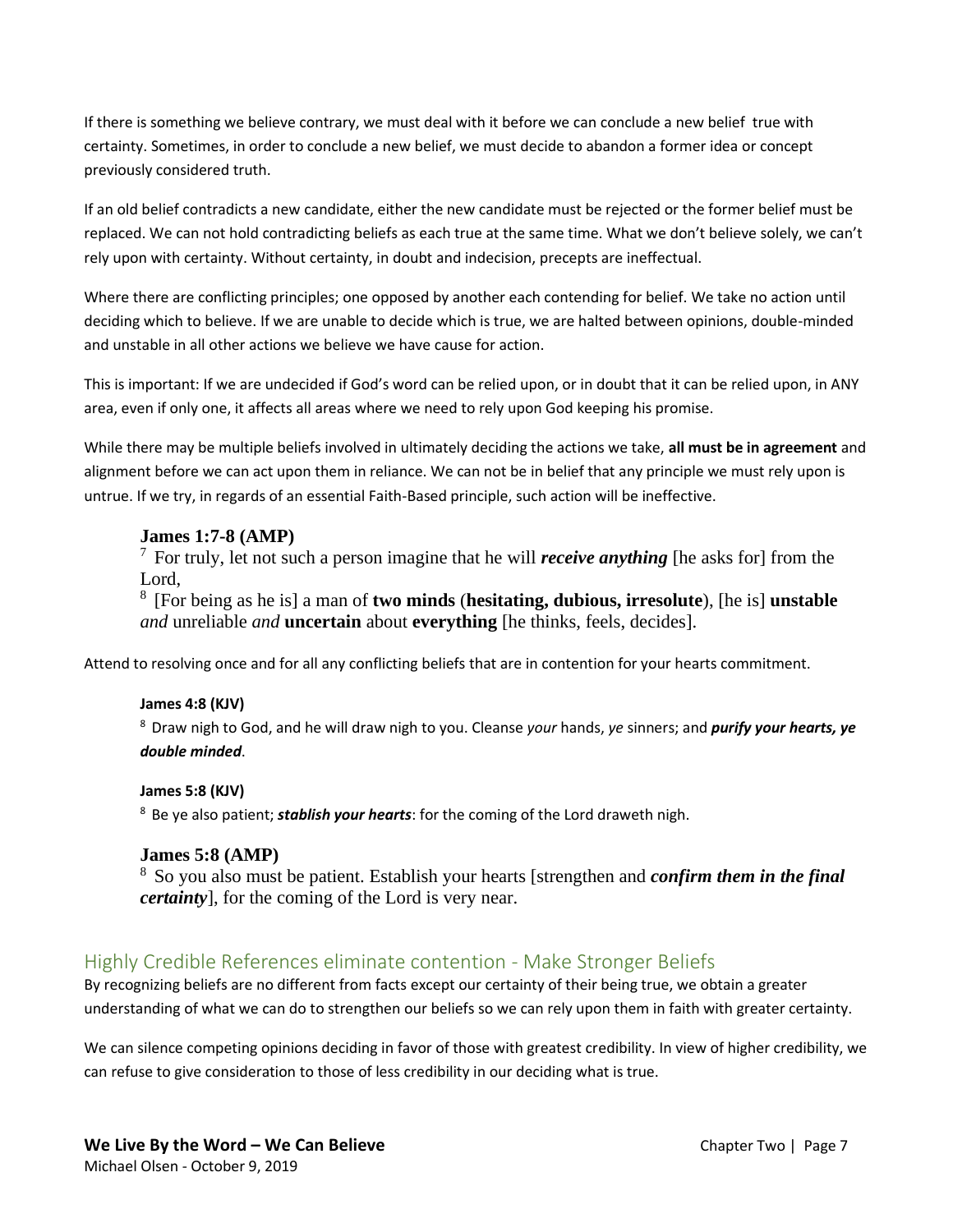To create stronger beliefs, we need only *look upon opposing opinions with prejudice*, as false statements of ignorant or purposeful liars. It is not important that we identify how, where or why they are wrong. It is not important that we give them any consideration. If their voice opposes the belief revealed by our God, our champion, our expert of impeccable authority and credibility, their opposing voice can be *rejected with totally prejudiced bias*.

That's what Paul told the Romans:

### **Romans 3:3-4 (AMP)**

<sup>3</sup>What if some did not believe *and* were without faith? Does their lack of faith *and* their faithlessness nullify *and* make ineffective *and* void the faithfulness of God *and* His fidelity [to His Word]?<sup>4</sup> By no means! Let God be found true though every human being is false *and* a liar,

# Strongest beliefs get relied upon

It is natural and reasonable, when deciding action we always act upon our most credible and reliable beliefs as we choose from our belief options. Where there are competing but not conflicting principles believed effective, we always rank them in order of most valued; which are believed most effective for affecting the effect we're seeking in taking action. In the spirit of efficiency, we always choose the one believed most effective for the action required.

When contemplating action, we always choose the principle believed most promising or effective for affecting the effect we're desiring. We always choose the method believed most valued for obtaining the specific effect we're expecting to obtain by action.

Victorious Christians work to keep God's word as the beliefs we naturally choose in every area his word speaks of. We use our will to commit his word to becoming the most abundant within our heart. With a committed heart, we cultivate the certainty of our Lord's word beliefs so his words become our first choice when needs arise.

# **1 Timothy 6:19 (AMP)**

<sup>19</sup> In this way laying up for themselves [the riches that endure forever as] a **good foundation for the future**, so that they may grasp that which is life indeed.

It is not enough that we know Gods word, or even that we profess we believe, or even that we guard our words to never speak unbelief.

When times of need require action, our minds need to find his word established abundant within the heart, so they are relied upon above all others.

Establishing what is most abundantly believed within our hearts is the only work of God. It is the good fight of Faith by which we are victorious in life, ready for when the inevitable opportunities and challenges arise.

### **John 6:28-29**

Then said they unto him, What shall we do, that we might work the works of God? Jesus answered and said unto them, This is the work of God, that ye believe on him whom he hath sent.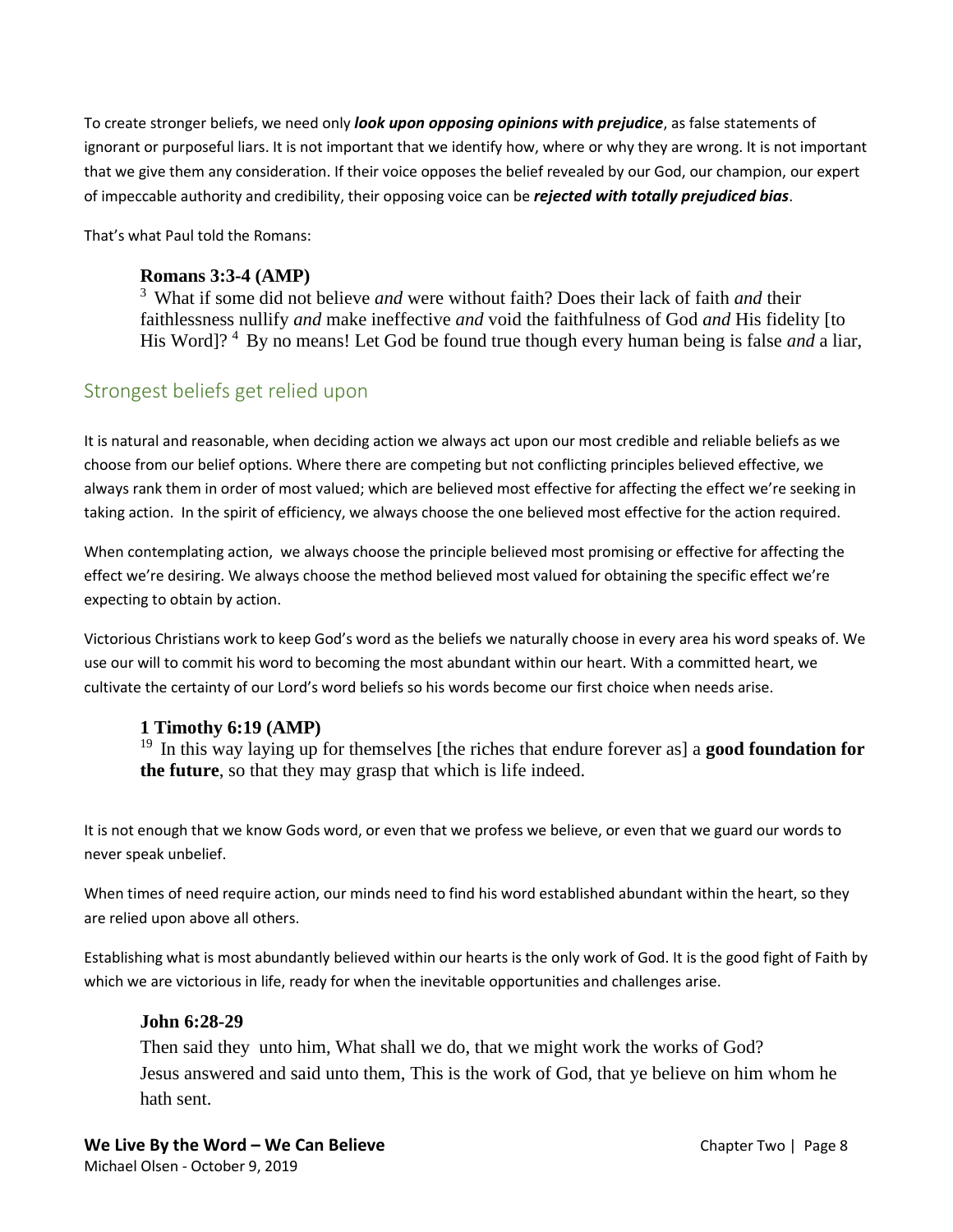#### **1 Timothy 6:12 (NASB)**

<sup>12</sup>*Fight the good fight of faith*; *take hold of the eternal life* to which you were called, and you made the good confession in the presence of many witnesses.

### **1 John 5:3-5 (AMP)**

 $3$  For the [true] love of God is this: that we do His commands [keep His ordinances and are *mindful of His precepts* and teaching]. And these orders of His are not irksome (burdensome, oppressive, or grievous).

<sup>4</sup>For **whatever is born of God is victorious over the world**; and *this is the victory that conquers the world, even our faith.* 

<sup>5</sup>Who is it that is victorious over [that conquers] the world but **he who believes that Jesus is the Son of God [who adheres to, trusts in, and relies on that fact]?**

## Release of Faith

The act of Faith is not a prolonged action; something we begin one day and finish days or years later to then have God fulfill his promise. The decision to rely followed by the act in reliance, is all there is to the initiating act of faith. It occurs in a moment. It occurs in the moment we decided to believe and acted in trust and reliance it was granted to us in the moment we asked for it in prayer.

#### **Mark 11:24 (KJV)**

<sup>24</sup>Therefore I say unto you, What things soever ye desire, *when ye pray*, *believe* that ye receive *them*, and ye shall have *them*.

#### **Mark 11:24 (NASB)**

<sup>24</sup> "Therefore I say to you, all things for which you pray and ask, believe that you have received them, and they will be *granted* you.

With cause and effect principles, the act of faith in the principle that initiates the cause to affect the effect is the initial act that causes or initiates the causes that the principle states will affect producing the effect.

As we've defined Faith-based principles, these affect non-local forces to affect the final effects that appear miraculous in comparison to how minor are our initiating acts of faith.

Yet regardless how minor, Faith must be released. Faith can NOT be overlooked for the minor act of faith releases the full energy, might and powerful forces of God.

The initiating act of faith is the act of full reliance, of full trust: God will fulfill what he promises. That is all a believer does to release his faith to call upon the mighty power of God.

The act that releases a believers faith is often his word, as in his true confession or his word professing that he truly believes and is relying upon his belief God will honor it. It may be professed to others or spoken in prayer. It completes the intention to believe. It completes the intention to rely by present tense relying.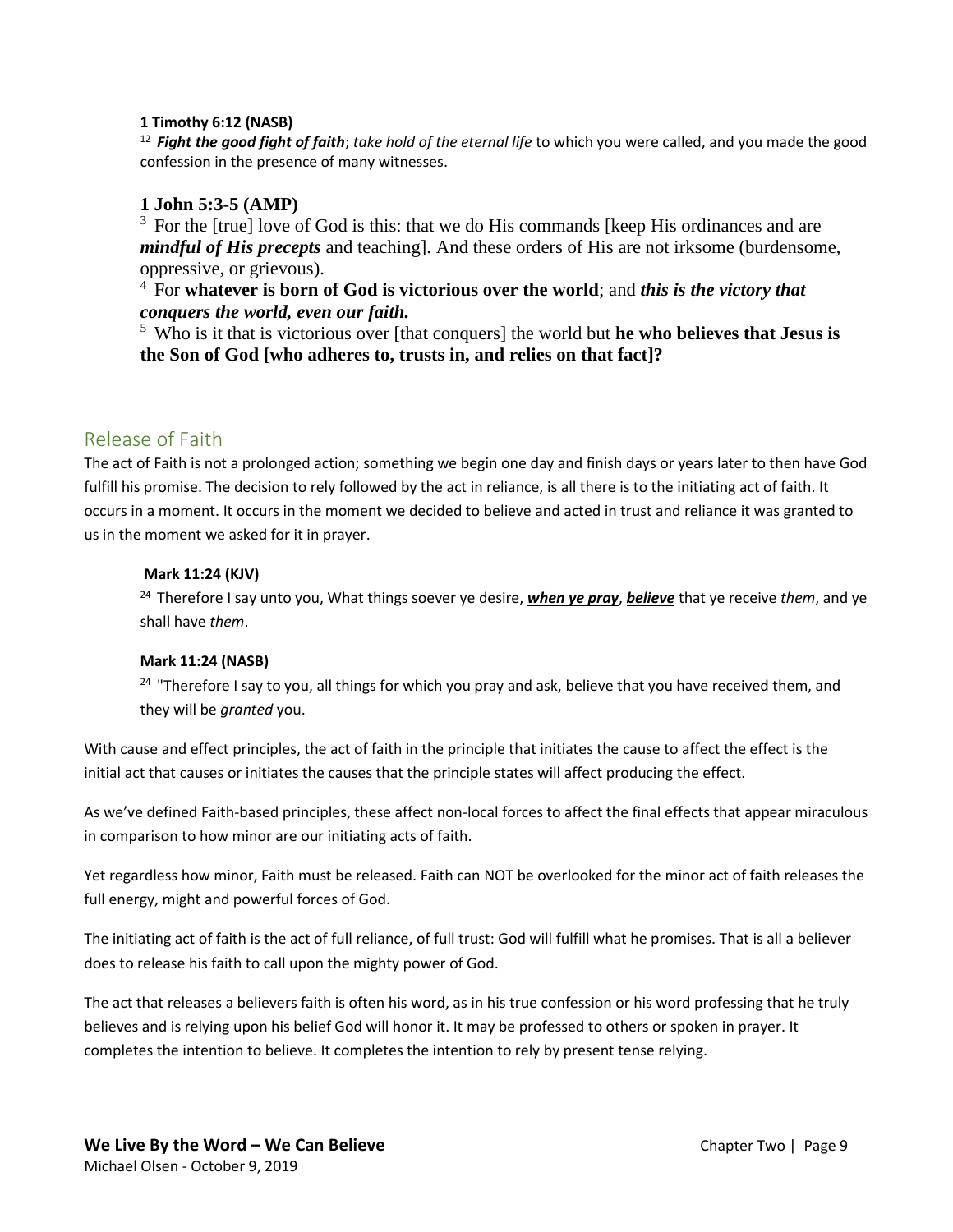Faith is a NOW act. If speaking, it is the word spoken that releases faith. It speaks in present tense. If the promised effect is requested of in spoken prayer, it sounds like:

Father you have promised <the faith-based promise>.

I've decided I believe you! I am convinced within my heart you are faithful to fulfill that word: Relying on that promise, **I ask to receive <the promised effect>**.

Then, the spoken word *releasing faith* sounds like: I am convinced within my heart you heard my prayer: **I trust you, I Rely upon you , I know you fulfill your promises, I know I now have <the promised effect> I asked for according to your promise.**

If more is spoken of after faith is released, it would sound like: I am so thankful I believe! I am so thankful you have established it firm with my heart: I am confident in trusting and relying upon you that you fulfill your word of promise. I thank you for your gift of <the promised effect>.

I can reaffirm my faith anytime I feel to recommit and renew my resolve. God welcomes our heartfelt prayers. If spoken to another or in prayer it sounds like:

I am so blessed. I am so thankful, I have <the promised effect> provided by your Grace promised by < the faith-based promise>.

# Confident trust in God, Not Acting like one that is in confident trust of God

If the above sounds like a formula, like a cook book recipe that if you DO THIS, you will receive. Make sure you're acting in faith, not mimicking how one acts in faith. Don't forget, God sees the heart to identify what is truly believed and being relied upon. He is looking for a committed heart relying upon him, NOT someone that can act like a believer. He is only looking for a few good men and women that believe him, believe his word, trust and rely upon him, that what he admonishes entered their hearts and governs their lives as he fulfills all he promises in response.

# Firm in our Faith – God fulfilled his word when we believed and released our faith in reliance.

Faith is like planting of a seed to obtain a harvest. We plant, then stand firm in our confidence: good seed always produces a harvest; God heard us and we have the requests made of him when we prayed in faith.

### **1 John 5:14-15 (AMP)**

 $14$  And this is the confidence (the assurance, the privilege of boldness) which we have in Him: [we are sure] that if we ask anything (make any request) according to His will (in agreement with His own plan), He listens to *and* hears us.

<sup>15</sup> And if (since) we [positively] know that He listens to us in whatever we ask, we also know [with settled and absolute knowledge] that we have [granted us as our present possessions] the requests made of Him.

### **Luke 18:42 (AMP)**

<sup>42</sup> And Jesus said to him, Receive your sight! Your faith (**your trust and confidence** that spring from your faith in God) has healed you.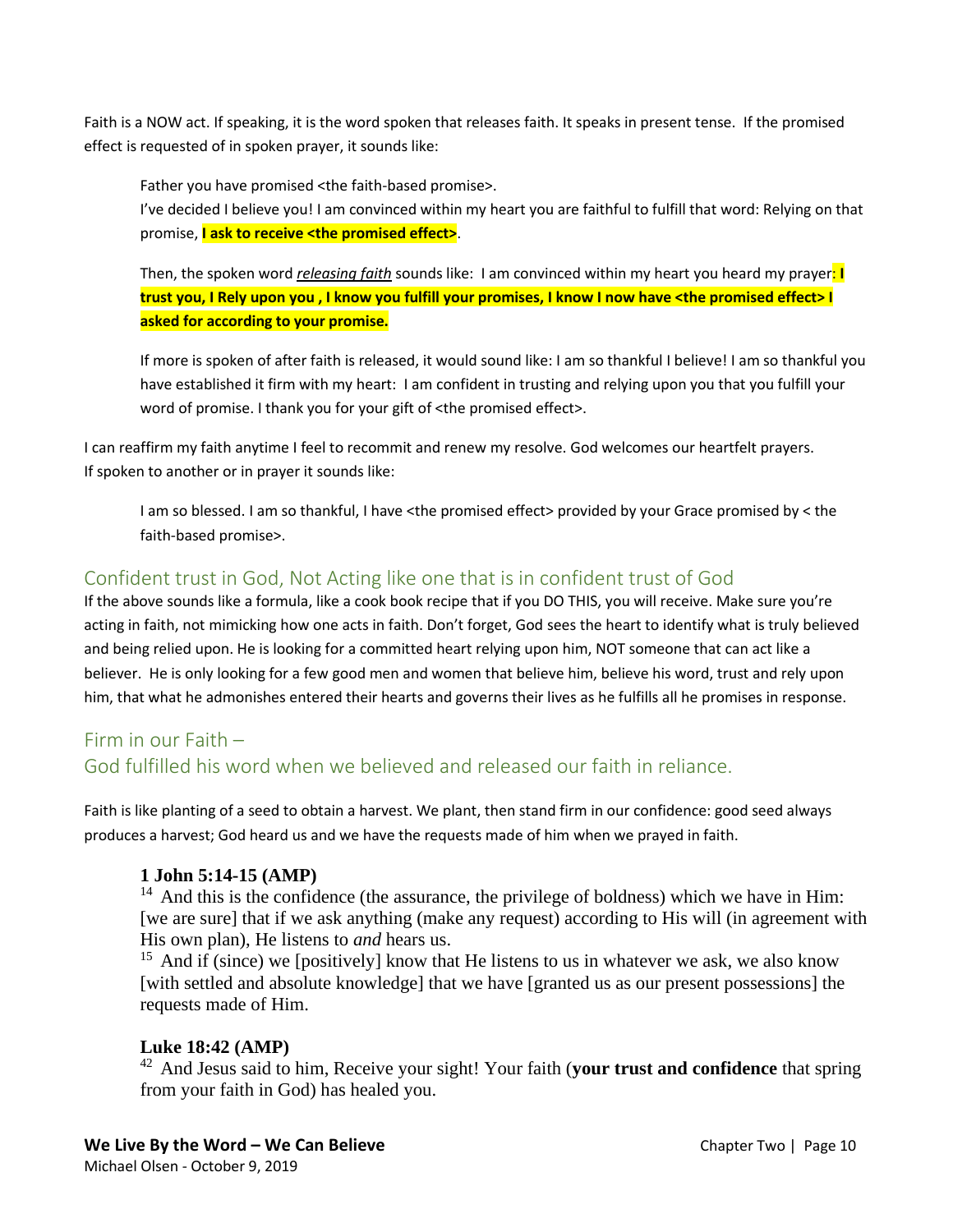### **1 Corinthians 16:13 (AMP)**

<sup>13</sup> Be alert *and* on your guard; stand firm in your faith (your conviction respecting man's relationship to God and divine things, *keeping the trust and holy fervor born of faith* and a part of it). Act like men *and* be courageous; grow in strength!

### **James 4:7 (AMP)**

 $<sup>7</sup>$  So be subject to God. Resist the devil [stand firm against him], and he will flee from you.</sup>

### **1 Thessalonians 3:7-8 (AMP)**

 $\frac{7}{7}$  Brethren, for this reason, in [spite of all] our stress and crushing difficulties we have been filled with comfort *and* cheer about you [because of] your faith (the *leaning of your whole personality on God in complete trust and confidence).* 

<sup>8</sup> Because now we [really] live, if you *stand [firm]* in the Lord.

Psalm 40:4 (ESV)

4 Blessed is the man who makes the LORD his trust, who *does not turn to the proud*, to those who go astray after a lie!

## One act of faith, One act in Reliance

Once we take our stand on our belief held most reliable, if we then decide to act in reliance of the 2<sup>nd</sup> option, believed less effective, we are acting in doubt of our first act; we have withdrawn our faith's reliance. We have abandoned the reliance we thought we established at first. One either relies on one master or the other. We can not serve a second master.

### **Luke 16:13 (ESV)**

 $13$  No servant can serve two masters, for either he will hate the one and love the other, or he will be devoted to the one and despise the other.

The second act of planting a different seed or even the same seed a second time, for the purpose of affecting the same harvest effect initially seeded, is an act of doubt. One is either doubting they planted properly, doubting the seed was good or in some knowledge the harvest would fail as in knowledge an intense frost that killed the initial sprouts or another reason causing us to believe the first harvest would fail.

The replanting of faith by another act of reliance is a rejection of the initial act of reliance. If one believes they received when they asked (they believe his word, they believe they have what was promised). Why would they replant?

To understand this better, ask yourself: what would I have to believe about the first planting (the first initiating act of faith) that I would act again to replant (to reinitiate the act of faith)?

If you recognize you've forsaken the belief you thought you were guarding. It is time to recommit your heart to believe God's word by the renewal of your mind.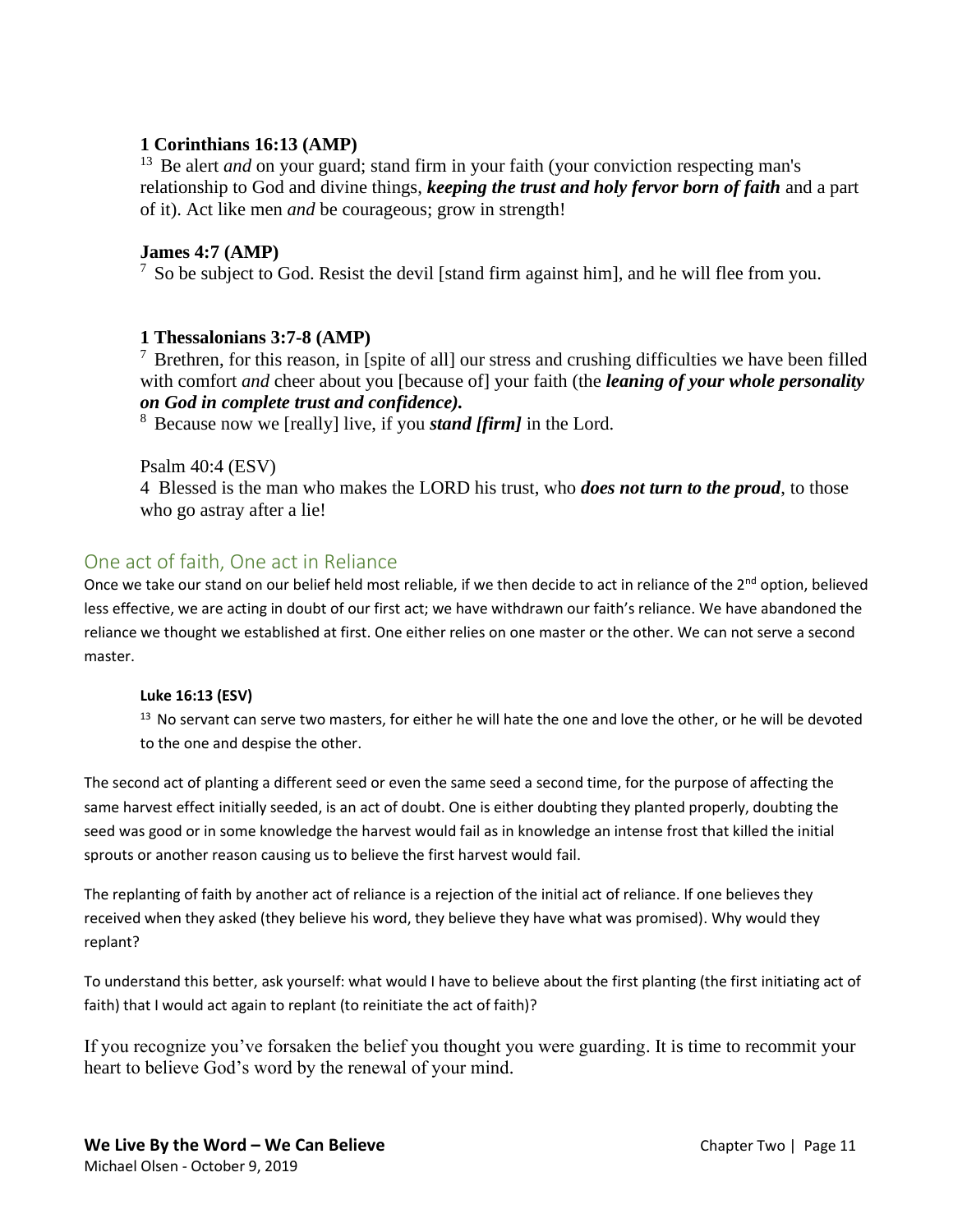### **Romans 12:2 (AMP)**

 $<sup>2</sup>$  Do not be conformed to this world (this age), [fashioned after and adapted to its external,</sup> superficial customs], but be transformed (changed) by the [entire] renewal of your mind [by its new ideals and its new attitude], so that you may prove [for yourselves] what is the good and acceptable and perfect will of God, *even* the thing which is good and acceptable and perfect [in His sight for you].

But, if you're replanting because you're impatient or you want to hurry up the harvest. Reconsider: in physical reality, there is a period of time between seed time and harvest. This is the time to stand firm in your resolve:

### **I believed, in faith I planted, I am relying upon God that he fulfilled his promise, I'll harvest the promise granted. God always fulfills his word.**

I am not suggesting you never pray for the same thing twice. I do not want to suggest prayers are NOT effective if prayed more than once.

#### **James 5:16-18 (NKJV)**

 $16$  ... The effective, fervent prayer of a righteous man avails much.

 $17$  Elijah was a man with a nature like ours, and he prayed earnestly that it would not rain; and it did not rain on the land for three years and six months.

 $18$  And he prayed again, and the heaven gave rain, and the earth produced its fruit.

But if you're in doubt you received what you prayed for, doubting it was provided by the promise of Gods will, or doubting you believed you received it when you first asked for it in prayer, then go resolve those issues first. Renew your mind and commit to believing it with all your heart. Meditate upon it night and day until it gets down deep within your heart as the most abundant belief you have on the subject.

Don't be hasty in the prayer of faith, return to offer a prayer when you are in confidence you know the promise you are relying upon and know the cause by which **you receive the promise** *when you pray*.

Be certain you have decided you believe and are confident you are committed in your heart to trust and rely upon his promise *when*, in the moment you release your faith, asking for it in prayer, you believe you receive it.

# Wholly committed heart & mind

Deciding to believe what is heard is more than just deciding you believe you heard something.

Wholly committed means the believer has **committed** himself **to his decision**, has resolved his *conclusion of what is true* and what will be *relied upon* and trusted in the matter of what was heard.

A wholly committed believer has decided to *keep the word* as true, *guarding it*, through continuing to meditate upon it (night and day) and to renewing the mind where it is discovered to be less than abundant within his heart*.*

Faith is more than *just a response* to hearing. Faith is a *response* decided to intellectually *believe*; decided of commitment to *rely upon* and *expect* what was heard or promised. Strong faith keeps the word by guarding the heart and the mind in belief.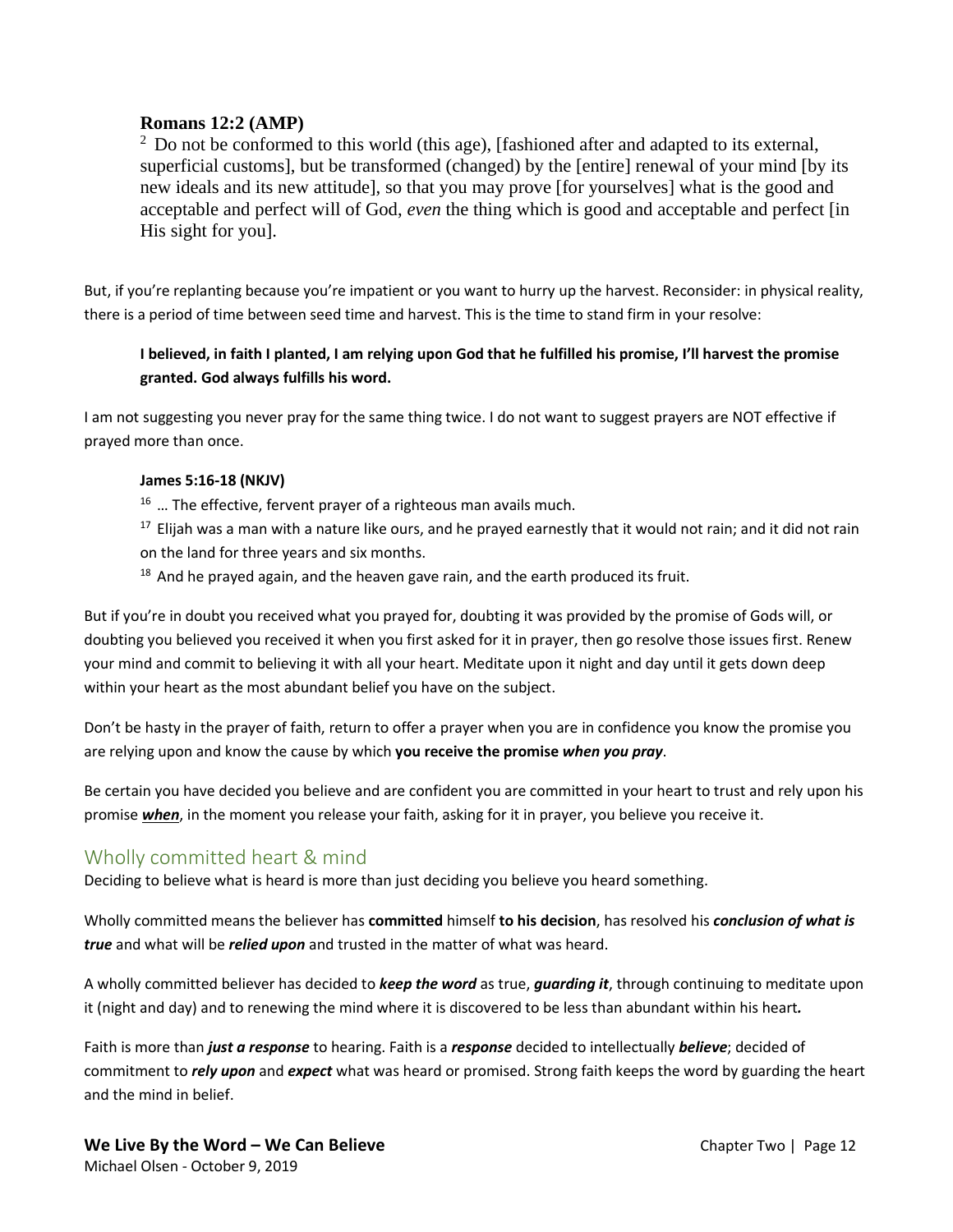The faith that affects salvation (faith based principles) requires a committed response to believing what is heard, relying upon it with a commitment to keep it. Without a commitment to keep the word as believed of greatest credibility within the heart, faith weakens and may be lost. Especially when under attack in the good fight of faith.

# Keeping the word means keeping the promise

### **Romans 14:1-2 (NIV)**

<sup>1</sup> Accept him whose **faith is weak**, without passing judgment on disputable matters.

These are personal matters. It is often difficult to understand the intentions behind a person's actions; are they keeping the faith or not. One can NOT judge another by the circumstance we seem to find them in. The fact is: we keep God's word irrespective of the rest of humanity whether they appear successful with their faith fight or not.

Only you know your own heart. Only you as observer of the heart can recognize if your faith is weakening, is challenged by double-mindedness, becomes doubted or decided untrue.

Aspects of salvation's promise that lose their credibility under attack become weak. Aspects of which the believer allows contradicting ideas to capture his heart and mind, lose their ability to affect the life of the would-be believer regarding those aspects. When faith fails, there is loss of promise; one aspect at a time.

When faith weakens and is lost on any specific aspect of salvation, having failed to guard and keep the word as true, the next opportunity where faith's promise is needed, the would-be believer, unable to believe and rely, finds himself without the promise and the experience of that aspect but a memory.

I believe the weak or little faith refers to the **commitment made to keep, to guard and to hold** with whole heart the belief: the *word heard is:*

- *true of reality, and*
- If a word of *promise*, it *will be fulfilled; it is expected*, and
- *Kept as true* within the heart.

The stronger the belief, the easier it is to commit and rely.

In faith, the word is believed as defining reality whether it be a statement of present reality or a promise of a future reality.

Uncertainty of belief or reliance is often defined as doubt. But doubt is not unbelief. There is no faith in unbelief just as there is no faith without belief.

In Christian faith, God's words are believed true and its promises true and expected with the whole heart, soul and mind. The heart is committed to keep and guard God's word as truth!

### **Luke 10:27 (KJV)**

27 And he answering said, Thou shalt **love** the Lord thy God with *all thy heart*, and with all thy soul, and with all thy strength, and with *all thy mind*; and thy neighbour as thyself.